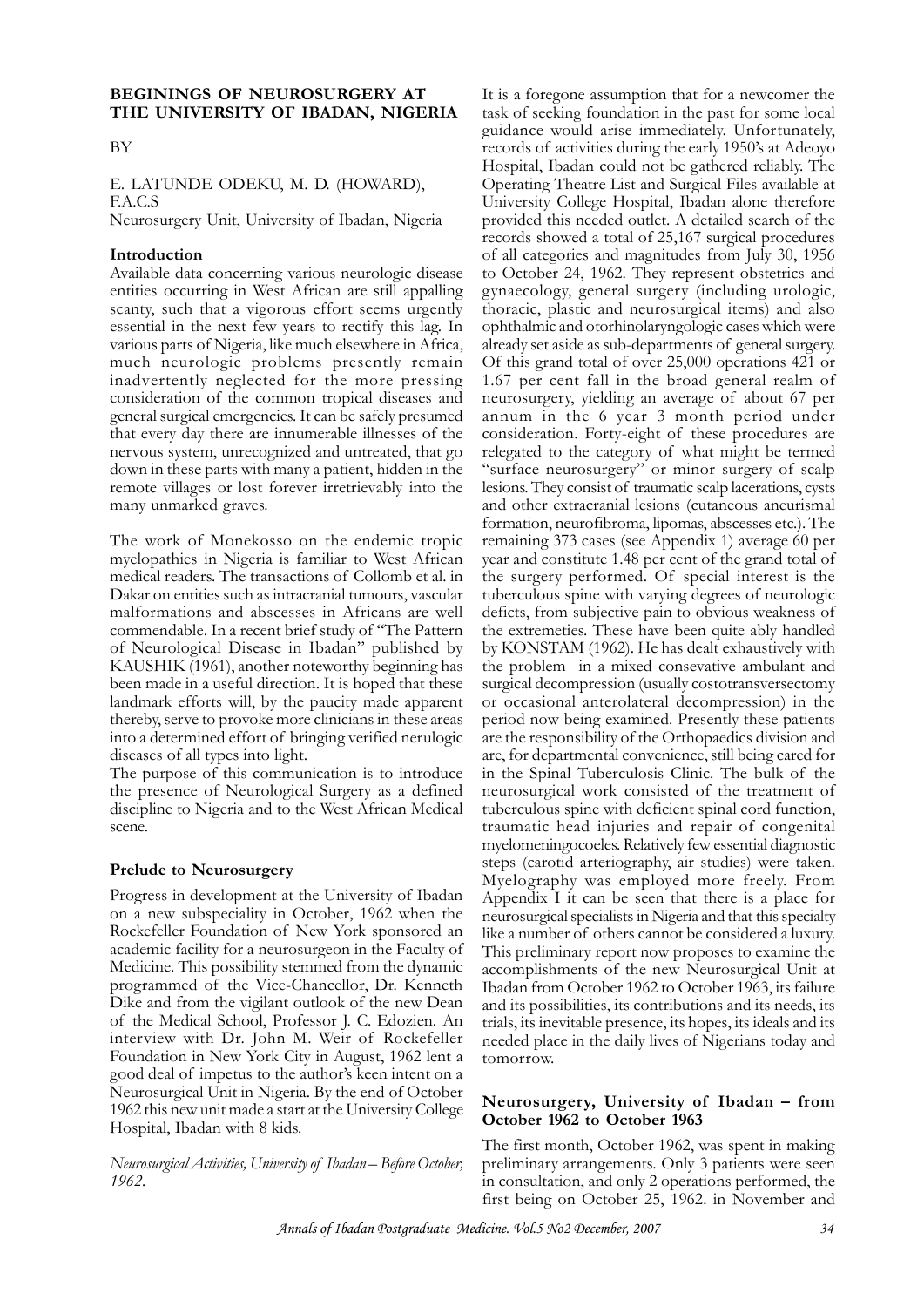December 1962 the average weekly clinic attendance was 4 to 5; by March 1963 it was 10, and by June 1963 an average of 18 to 22 (including 4 to 6 or more new patients) had been reached. In October 1963, 28 patients were seen in one clinic session the attendance being checked by the fact that the clinic day is held down to once a week for a 4-5 hour period. This limitation prevents the situation from becoming chaotic and unmanageable since a major share of the consultations received come from the patient load already admitted to the hospital in the various other services. The weekly Neurosurgery clinic attendance accounts for 30 per cent, if all consultations received. Av average in-patient number of 18 – 20 is kept on the neurosurgery service, the highest thus far being 29. Neurodioagnostic studies range from 5 –10 per week, with many neurologic patients requiring both arteriography and pneumoencephalography for clearance since useful baseline adjuncts, such as EEG, are not yet available. The need for an EMG equipment is also acute due to a high number of spinal cord deficient patients encountered from auto-accidents, from domestic injuries and the professional palm-wine tapper's paraplegia.

# **A. ACCOMPLISHMENTS AND CONTRIBUTIONS**

During  $11^{1}/_2$  months 206 diagnostic procedures were carried out (Table 1) andn 134 operations were

Table I. 206 Neuroradiologic Studies.

performed (Appendix 3). A total of 361 new consultants requests

Were received and answered (Appendix 2). It shows the range of problems presented in the first year of the unit's existence

#### (i) *Neurodiagnostic Studies*

In occupation with the Radiology Department (under Professor Cockshott) very adequate diagnostic studies were readily obtained whenever needed. In addition to the table contents below, numerous ventricular subarachnoid space taps and Blackfan dye tests were performed in infants with various congenital malformations as a part of pre- and post-operative evaluation.

In the above series of studies the ventriculograms and myelograms in particular yielded a high proportion of useful positive findings. Only 2 significant complications occurred. During a cisternal puncture for myelography a 45 year old man with paraplegia suddenly lapsed into apnea, hypotension and coma. He was revived within a few minutes with vigorous supportive measures. Subsequently the study was successfully repeated. A second complication resulted in left hemiplegia, central facial paralysis and dysphasia in the process of bilateral cerebral arteriography in a 31 year old man with headaches and papilloedema following a head injury. Two months later the facial paralysis and dysphasia had completely resolved and

| Study                      | Route employed                       | No.<br>performed | Total No.<br>of studies | Complications |
|----------------------------|--------------------------------------|------------------|-------------------------|---------------|
| Myelography                | Lumbar puncture<br>$\left( a\right)$ | 33               | 40                      |               |
|                            | Cisternal Puncture<br>(b)            | 5                |                         | 1             |
|                            | Combination (LP &<br>(c)             |                  |                         |               |
|                            | $CP$ )                               | $\overline{2}$   |                         |               |
| Intracranial Arteriography | Unilateral carotid<br>(a)            | 35               | 84                      |               |
|                            | Bilateral carotid<br>(b)             | 44               |                         |               |
|                            | Vertebral (Seldinger<br>(c)          | 5                |                         | 1             |
|                            | Femoral                              |                  |                         |               |
|                            | Catheterisation)                     |                  |                         |               |
|                            |                                      |                  |                         |               |
| Pneumoencephalography      | Lumbar Puncture<br>(a)               | 34               | 38                      |               |
|                            | Cisternal Puncture<br>(b)            | $\overline{4}$   |                         | None          |
| Vetriculography            | Percutaneous<br>(a)                  | 32               | 44                      |               |
|                            | (Anterior Fontanel)                  |                  | (including 1<br>myodil  | None          |
|                            | Trephination<br>(b)                  | 11               | vetric.                 |               |
|                            | Twist drill<br>(c)                   | 1                | Study)                  |               |

Annals of Ibadan Postgraduate Medicine. Vol.5 No2 December, 2007 35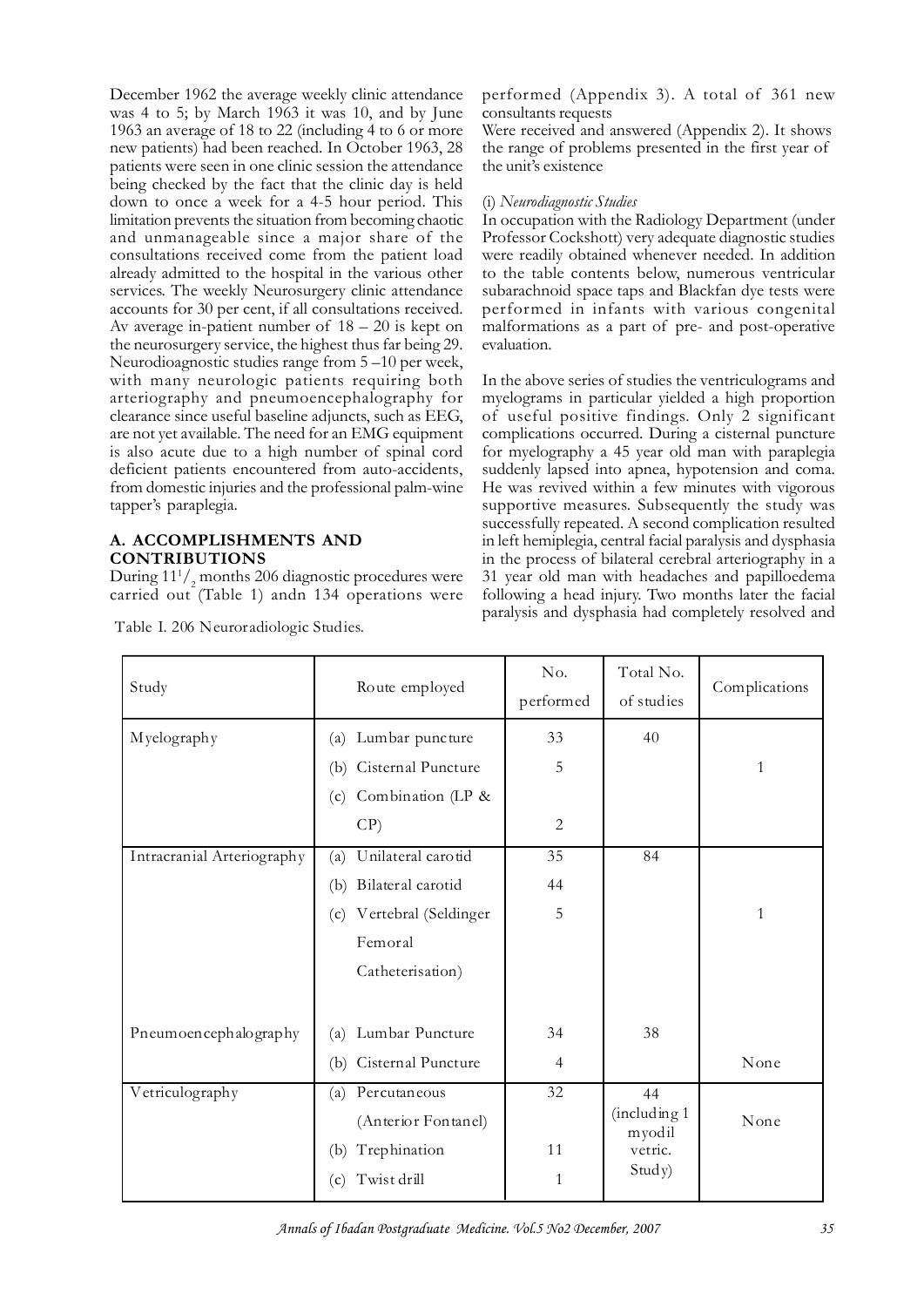only a 20 per cent, residual left hemiparesis was still evident.

| (ii) The operations performed can be subdivided as follows: |
|-------------------------------------------------------------|
| Operations: 68 major cases                                  |
| 25 medium cases                                             |
| 41 minor cases                                              |
| Total: 134 cases                                            |
|                                                             |

—————— There were the inevitable difficulties in setting up a new unit, but much encouragement came from the high-quality neuroradiographs in view, the anaesthetist's patience, and adequate supply of blood from the blood bank. The theatre nurse coped adequately and contributed greatly to successes achieved. The author also pays tribute, with the utmost regard, to the sick African who comes from the various parts of Nigeria, Ghana, the Cameroons and from the indispensable cooperation of the departments of Paediatrics, Medicine and General Surgery of the University College Hospital, Ibadan.

Cordotomy for pain, aneurismal intracranial surgery and herniated disk problems are conspicuously absent. Except for 6 minor cases by the junior house officer and 2 trauma laminectomies jointly with Mr. Richard (Orthopaedics), all of these procedures were performed by one neurosurgeon.

(iii) Perhaps the singular contribution of the Neurosurgey unit in these early months centers in broadening the horizons of the medical students and the training of the recent graduate doctors. It brings the surgical house officer into a more organized approach to the management of the common encounters such as head injuries or the paralyzed patients. By its presence, it alerts everyone into being more immediately aware of the acute meaning of key neurologic deficts, and to indicate gradually that lesions of the nervous system per se, contrary to uniformed opinions and beliefs, are not always synonymous with utter hopelessness.

## **B. FAILURE**

A deeper look into this report leads inevitably into an enquiry of the shortcomings of the achievements tabled below, for a more comprehensive appraisal. The process of triage, with all its inherent undesirable implications, compromises the surgeon's attention and care of some complicated but deserving patients in preference to the more salvageable, though not necessarily easier to deal with. Not altogether satisfactory, these compromises are too often imperative and all-out-effort is, by sheer circumstance, frequently made impossible. The greatest factor ion "failures" is the acute shortage of hospital beds which is a universal cry throughout the various divisions. Relatively simple neurologic diseases seen early in the outpatients lapse into the inoperable by the time admission or operating time could be secured. This is in the peculiar nature of neurologic problems: the once readily accessible brain tumour forcibly "neglected"

by having to wait, turns up at las on the ward corridors, breathlessly beyond the realm of useful surgery.

More glaring among the failures are the postoperative complications (7% infection) and the mortality of 10.4% incurred. There is also the high rate of decubitus ulceration as shown hereunder in paraplegics, a reflection of still inadequate indoctrination of the burdened nursing staff.

# **C. OUTLOOK FOR NEUROSUGERY IN NIGERIA**

The needs of Neurosurgery here at Ibadan are manifold and countrywide in effect. Most of these are intimately connected with its present growing pains. Briefly, among these are

- 1) expedition of hospital patient turnover by establishment of convalescent homes are rehabilitation centers, and an improved communication system with the patient's relations.
- 2) Adequate follow-up facilities for continued patientcare through more medical social (Almoner) services and effective direct responsibility of the local physician in a joint welfare programme of management for the neurologically incapacitated patient.
- 3) The organization of an integrated Neurosurgery Residency training Curriculum in a postgraduate School of Medicine at the University of Ibadan. This training team will serve to implement the objective of defining surgical neurologic problems as they arise locally in Nigeria, which should premise a programme of research on these problems. The primary aim of research is to enable us to know more, but in this context to know more in a useful way. This is essential in a situation where the acquisition of knowledge solely for its own sake is already overshadowed by enormous task of the care of prevalent common tropical diseases.
- 4) Building up liaison service schemes for neurosurgical emergencies and the care of the acute patient at strategically located hospitals throughout Nigeria.
- 5) Emphasis on Paediatric Neurosurgery through a National Foundation, wholeheartedly devoted to diseases of the nervous system in children, congenital and acquired.
- 6) Evolvement of a Neurologic Institute corodinated by various university and other medical centres in Nigeria. This composite centre will embrace within its walls, (all in one great correlation of *practical knowledge and approach*), the structural basis of neuroanatomy, the functional understanding of neurophysiology and neurochemistry, the clarifying depths of neuropathology and all essences of neurology and psychiatry, the appliances of physical medicine and dynamic tools of neurosurgery.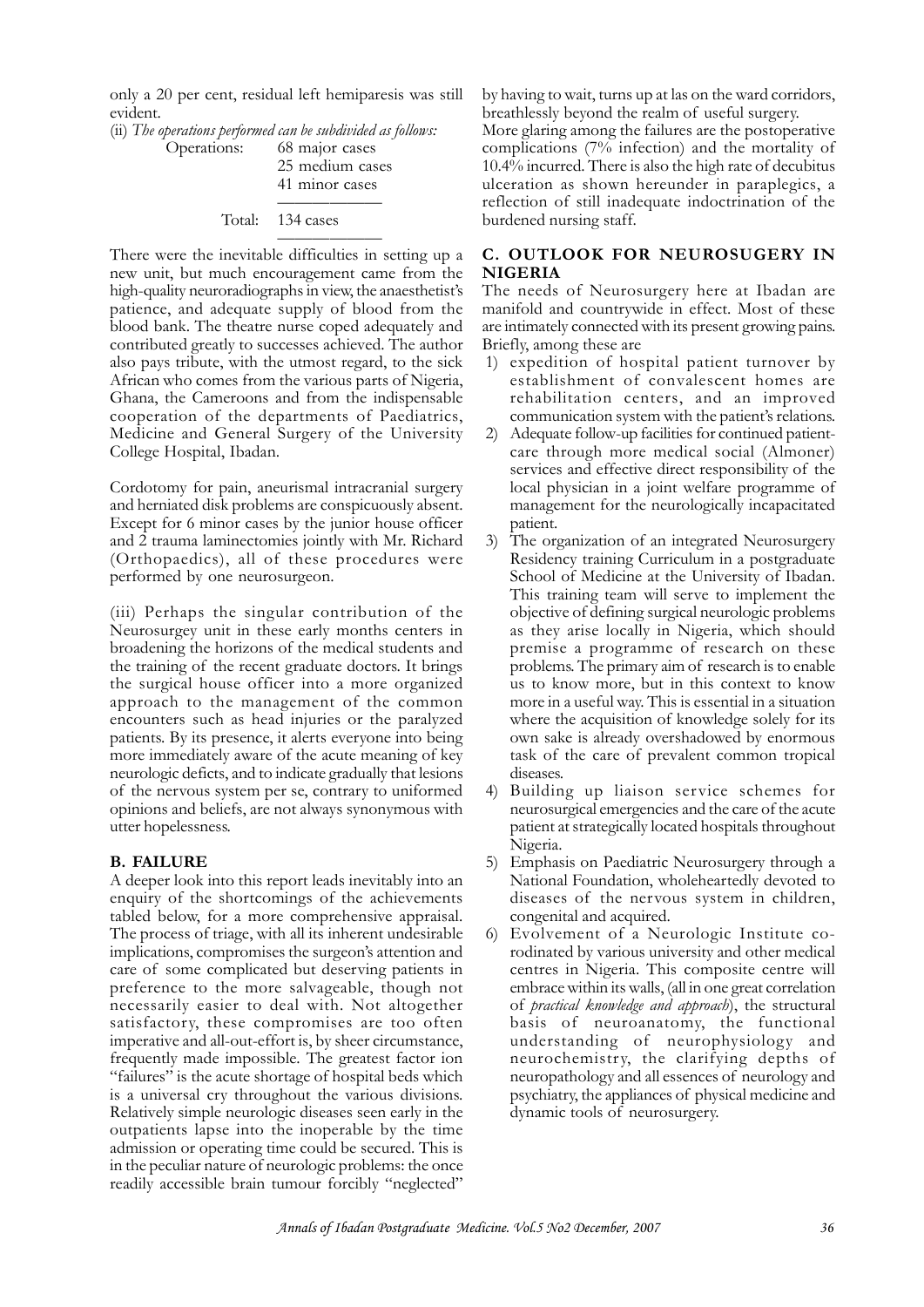### **Summary and Conclusions**

- 1. The fact is presented that a Neurosurgical Unit exists at the University of Ibadan and the University College Hospital, Ibadan, Nigeria, West Africa.
- 2. A board analysis of its first year of operation has been made, showing its efforts and its failures; its trials, its tribulations its intellectual danger of a oneman show; its lesions and its hopes. Whatever faults and failings this year old unit may have project beyond this simple analysis for a better background of local experience, hopefully against tomorrow and for many other Nigerian workers who, into this field, will come.
- 3. The existence of this Neurosurgery unit shows, once again, that while great expense and resources may be essential for an established medical facility a humble but reasonable beginning can be made in any needed sphere of Medicine. Given the arid conditions of necessity and some opportunity, much can be readily accomplished with much less by a stretch of determined effort and a sense of purpose.
- 4. it is here suggested that the idea, that medical subspecialities in the technically under-developed independent African countries are a luxury only of the future, denies the essence of progress in a

broad perspective. The need, the great need for specialized medical attention, is already there. The presence of the specialist only serves to make it glaringly obvious.

5. various difficulties of the Neurosurgery Unit at Ibadan are by no means confined to its beginning and will undoubtedly continue and grow into the years ahead. Perhaps therein lies the saving grace, in the vivid knowledge that "the price of progress is trouble." The statement is credited to Foster Kennedy that "He who care patients suffering from brain tumour must ring to his problem much thought and stout action. There is need also of a formidable optimism for the dice of the gods are loaded." In this twilight of new nationhood and pressing readjustments of social environment, for brain tumours as well as many a neurosurgical entity (which could nowadays be handeled routinely elsewhere) the dice of the gods here in West Africa are doubly loaded.

#### **References**

**KAUSHIK, S. C.** (1961). "The Pattern of Neurological Disease in Ibadan," First Pan-African Psychiatric Conference, Abeokuta, Nigeria. (Edited by T. A. Lambo), p. 78.

**KONSTAN, P. G.** & BLESOVSKY, A. (1962). The Ambulant Treatment of Spinal Tuberculosis. *Brit. J. Surg.,* 50, 26.

| Procedure performed                                          | D iagn os is                                               | $N_0$ . of<br>c a s e s          | $N_0$ . of<br>O p e rating<br>Surgeons |
|--------------------------------------------------------------|------------------------------------------------------------|----------------------------------|----------------------------------------|
| D eb ridem ent, T rephination,<br>Subtemporal, Decompression | C ranio cereb ral traum a (depressed<br>skull fracture     | 77                               | 22                                     |
| T rephination                                                | Subdural Haematoma                                         |                                  |                                        |
|                                                              | Epidural Haematoma                                         | $\mathbf{1}$                     |                                        |
|                                                              | Lep to men in gitis and Cerebral<br>A b scess (d rain age) | 1 <sup>9</sup>                   | $\overline{9}$                         |
|                                                              | Subdural Abscess Hydrocephalic<br>Syndrom                  | $\mathfrak{Z}$<br>$\mathfrak{Z}$ |                                        |
| C ran io to m y (o rbital                                    | Exophthalmos                                               | $\mathbf{1}$                     |                                        |
| decompresoion)                                               | O rbital roof oesteom a                                    | $\mathbf{1}$                     |                                        |
|                                                              | Retro-orbital Tumour<br>(No histology available            | $\mathbf{1}$                     |                                        |
|                                                              | Chronic Subdural Haematoma                                 | $\mathbf{1}$                     |                                        |
|                                                              | Encephalomalacia                                           | $\mathbf{1}$                     |                                        |
|                                                              | Frontal Tuberculosis                                       | $\mathbf{1}$                     | 11                                     |
|                                                              | P seudoporen ceph aly                                      | $\mathbf{1}$                     |                                        |
|                                                              | Cerebellar Astrocytom a                                    | $\mathbf{1}$                     |                                        |
|                                                              | Sarcoma (? Meningeal)                                      | $\mathbf{1}$                     |                                        |
|                                                              | O steom yelitis and Epidural<br>A b scess                  | 1 <sub>2</sub>                   |                                        |
|                                                              | Frontal Mucocoele                                          | 6                                |                                        |
| Excision and Repair                                          | O ccipital Encephalocoele                                  | $\overline{2}$                   | $\mathfrak{Z}$                         |
|                                                              | Frontal Encephalocoele                                     |                                  |                                        |
| Facial Nerve Decompression                                   | Facial Nerve Palsy<br>(? Ram say - Hunt Syndrom e          | $\mathbf{Q}$                     | $\mathbf{1}$                           |
| Holter Valve V.J.C. Shunt                                    | H y d rocephalic syndrome                                  |                                  | $\mathfrak{Z}$                         |
| Excision and Repair                                          | Meningom yelecoele and                                     | 3 <sub>3</sub>                   | 14                                     |
| E xcision                                                    | m y elom eningoco ele<br>Sacro coccygeal cycts (teratomas, | 6                                | 6                                      |
|                                                              | $d$ erm o $id$ s)                                          |                                  |                                        |
| Skull Traction                                               | Cervical Spine Fracture-dislocation                        | 17                               |                                        |

A P P E N D IX 1 . C a te go ries of O p e rations P e r form ed

Annals of Ibadan Postgraduate Medicine. Vol.5 No2 December, 2007 37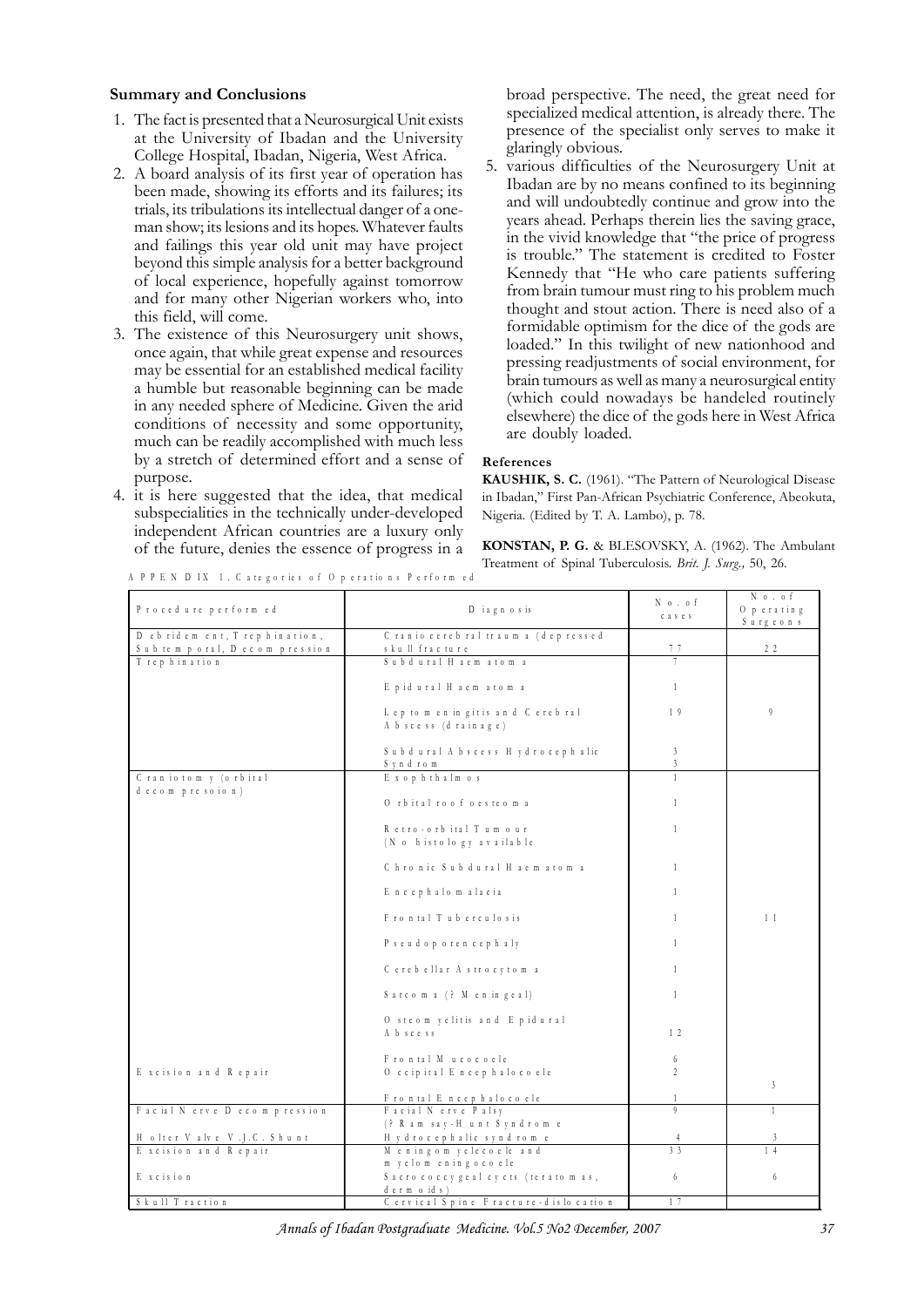Appendix 1 – contd

| Procedure performed                | Diagnosis                                        | No. of<br>cases                | No. of<br>Operating<br>Surgeon |
|------------------------------------|--------------------------------------------------|--------------------------------|--------------------------------|
| Laminectomy                        | Lumber Facture dislocation                       | 3                              |                                |
|                                    | "Spinal Neurofiobroma" Epidural<br>Lymphosarcoma | $\mathbf{1}$<br>$\overline{2}$ |                                |
|                                    | Epidural Metastatic Thyroid<br>Carcinoma         | $\mathbf{1}$                   |                                |
|                                    | Epidural Metastatic<br>anaplastic carcinoma      | $\mathbf{1}$                   |                                |
|                                    | Transverse Myelitis<br>(aetiology undetermined)  | $\mathbf{1}$                   | 14                             |
|                                    | Haemangioma                                      | $\mathbf{1}$                   |                                |
|                                    | Histoplasmosis                                   | $\mathbf{1}$                   |                                |
|                                    | Segmental Arachnoiditis                          | $\mathbf{1}$                   |                                |
|                                    | Herniated IV disk                                | $\mathbf{1}$                   |                                |
|                                    | Staphylococal Spondylitis (biopsy)               | $\mathbf{1}$                   |                                |
|                                    | "Cervical Neoplasm" (type<br>undetermined)       | $\mathbf{1}$                   |                                |
|                                    | Diagnosis not available                          | $\mathbf{1}$                   |                                |
| Laminectomy                        | Spinal Tuberculosis                              | $\overline{c}$                 |                                |
| Costotranversectomy                | (paraparesis or paraplegia)                      | 113                            |                                |
| Anterolateral Decompression        |                                                  | 9                              |                                |
| Supradiaphgramatic<br>Sympathctomy | <b>Essential Hypertension</b>                    | $\overline{3}$                 | $\overline{2}$                 |
| Miscellaneous<br>Skull biopsy      | Metastatic Hypernephroma                         | $\mathbf{1}$                   |                                |
|                                    | Metatstatic Thyroid<br>Adenocarcinoma            | $\mathbf{1}$                   |                                |
|                                    | Fibrous Dysplasia                                | $\mathbf{1}$                   |                                |
| Excision                           | Plexiform Neurofibroma                           | $\overline{4}$                 | 14                             |
| Removal of Holter Valve            | Malfunctioning V.J.C. Shunt<br>(Hyrocephalus)    | 2                              |                                |
| Carpal Tunnel release              | Median Nerve Compression<br>Neuropathy           | $\mathbf{1}$                   |                                |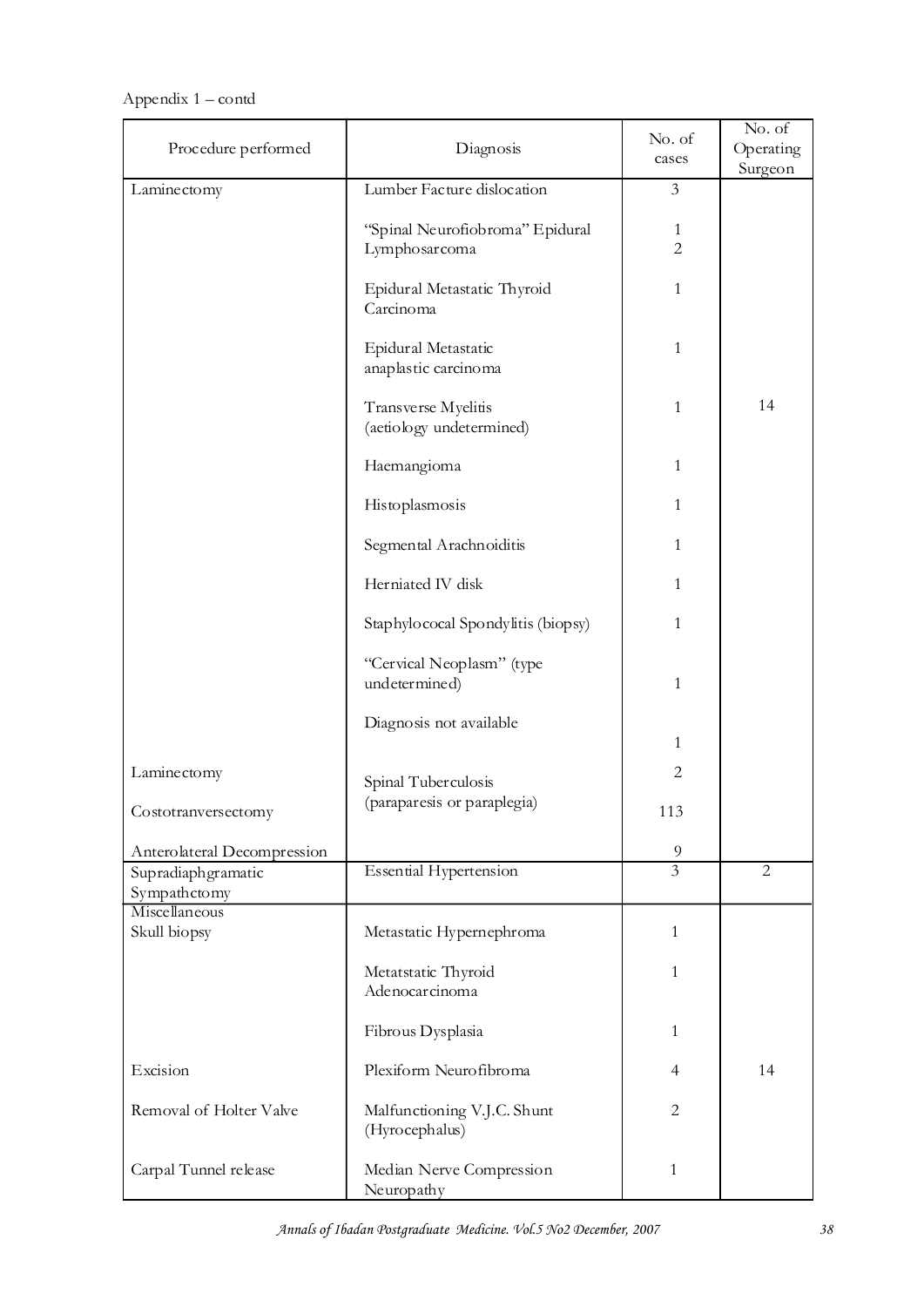# Appendix 1 – *cont'd*

| Procedure performed                   | Diagnosis                                              | No. of<br>cases               | No. of<br>Operating<br>Surgeon |
|---------------------------------------|--------------------------------------------------------|-------------------------------|--------------------------------|
| Neurolysis                            | Radial Nerve Palsy                                     | $\mathfrak{D}_{\mathfrak{p}}$ |                                |
| Transposition of Ulna Nerve           | Tardy Ulnar Neuritis                                   | 1                             |                                |
| Neurorrhaphy                          | Neurotmesis (Ulnar, Median Nerves)                     | 5                             |                                |
| Nerve Biopsy                          | Tuberculoid Leprosy (Radial Nerve)<br>Glomus Caroticum | $\mathbf{1}$                  |                                |
| Excision                              | 'Inconclusive'' Cerebral<br>Arteriography              | 1                             |                                |
| Cutdown exposure of carotid<br>artery |                                                        | 1                             |                                |

Appendix 2. Categories of Clincal Entities Encountered

| (a) | Congenital                                                                          |                |  |  |  |  |
|-----|-------------------------------------------------------------------------------------|----------------|--|--|--|--|
|     | Infantile hydrocephalic syndrome<br>29                                              |                |  |  |  |  |
|     | (including a Dandy-Walker syndrome and one associated with osteogenesis imperfects) |                |  |  |  |  |
|     |                                                                                     |                |  |  |  |  |
|     | (occipital<br>menigoencephalocoele<br>8)                                            |                |  |  |  |  |
|     | 3)<br>(nasofrontal                                                                  | 11             |  |  |  |  |
|     |                                                                                     |                |  |  |  |  |
|     | spinal dysraphism<br>(myelomeningocoele<br>3)                                       | 11             |  |  |  |  |
|     | (meningomyecoele<br>8)                                                              |                |  |  |  |  |
|     | craniosynostosis                                                                    | 2              |  |  |  |  |
|     |                                                                                     |                |  |  |  |  |
|     | micrencephaly                                                                       | $\mathbf{1}$   |  |  |  |  |
| (b) | Traumatic                                                                           |                |  |  |  |  |
|     | Craniocerebral trauma (all types)                                                   | 62             |  |  |  |  |
|     |                                                                                     |                |  |  |  |  |
|     | Chronic subdural haematoma                                                          |                |  |  |  |  |
|     |                                                                                     |                |  |  |  |  |
|     | Spinal trauma (fracture-dislocation<br>(cervical8)                                  |                |  |  |  |  |
|     | (dorsal<br>$\left( \frac{4}{2} \right)$                                             |                |  |  |  |  |
|     | (dorsolumbar<br>1)                                                                  |                |  |  |  |  |
|     | (lumbar<br>7)                                                                       |                |  |  |  |  |
|     | (sacral<br>1)                                                                       | 21             |  |  |  |  |
|     | (including central spinal cord syndrome, transverse myelopathy, conus-epiconus      |                |  |  |  |  |
|     | medullaris syndrome, cauda equina syndrome)                                         |                |  |  |  |  |
|     | Erb-Duchenne palsy (birth)                                                          | $\overline{2}$ |  |  |  |  |
|     |                                                                                     |                |  |  |  |  |
|     | "Charcot's Joint" (brachial plexus trauma)                                          | $\mathbf{1}$   |  |  |  |  |
|     |                                                                                     |                |  |  |  |  |
|     | ulnar, median or radial palsy (Neurotmesis)                                         | 4              |  |  |  |  |
|     |                                                                                     |                |  |  |  |  |
|     | femoral nerve "injection" neuropathy                                                | $\mathbf{1}$   |  |  |  |  |
|     |                                                                                     |                |  |  |  |  |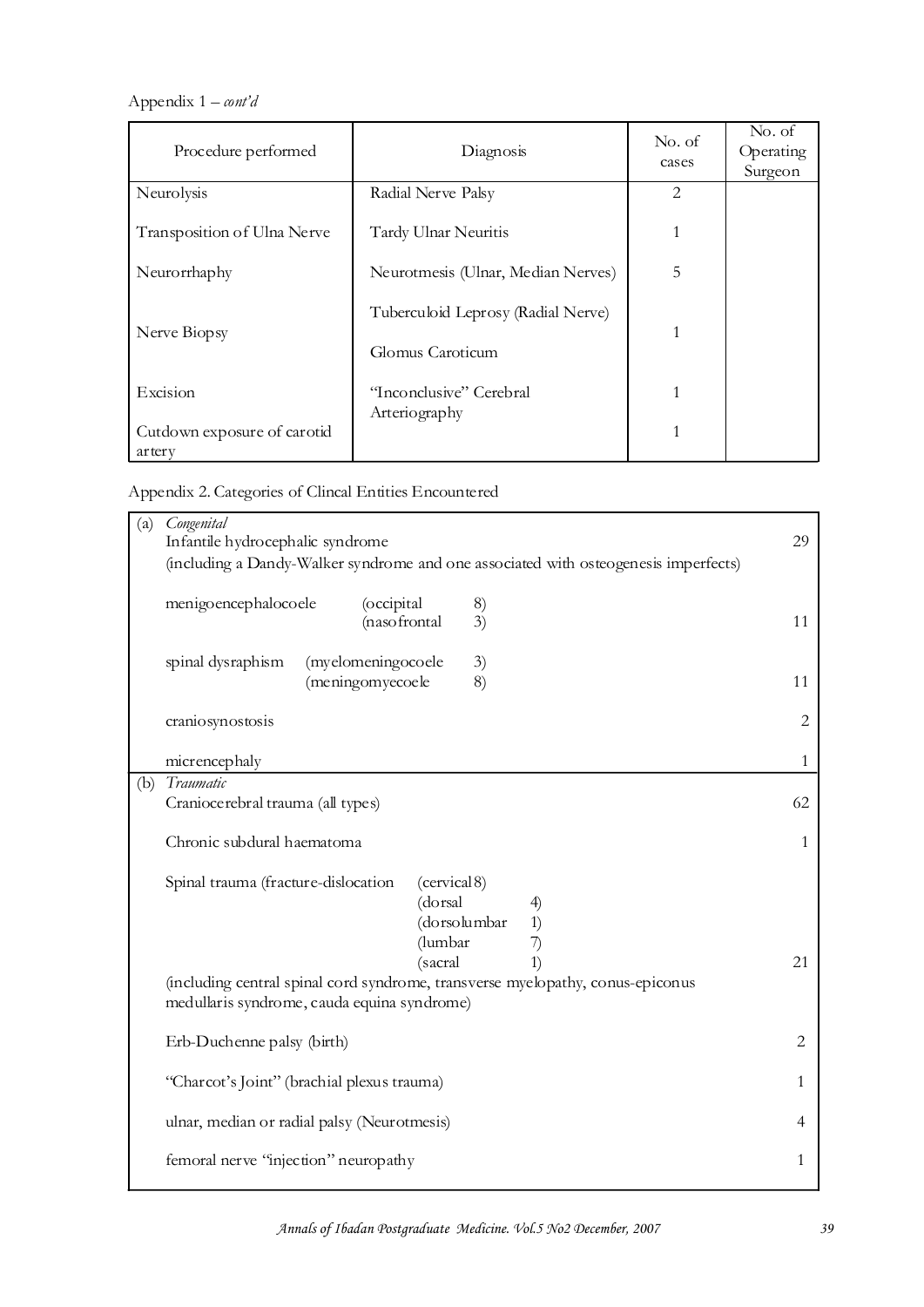Appendix 2. – *cont'd*

| (c) | <b>Infectious</b><br>Cerebral abscess (pyogenic)       |                                                 |                | 8              |
|-----|--------------------------------------------------------|-------------------------------------------------|----------------|----------------|
|     | Cerebral tuberculoma                                   |                                                 |                | 1              |
|     | Cerebral tuberculoma (suspect)                         |                                                 |                | $\mathbf 5$    |
|     | Intracranial phycomycosis                              |                                                 |                | 1              |
|     | Complicated leptomeningitis                            | (pyogenic<br>(tuberculous<br>(subdural effucion | 5)<br>1)<br>4) | 10             |
|     | postmeningitic hydrocephalus                           |                                                 |                | 5              |
|     | frontal osteomyelitis (pyogenic)                       |                                                 |                | $\mathbf{2}$   |
|     | basilar osteomyelitis (tuberculous)                    |                                                 |                | 1              |
|     | spinal epidural abscess (pyogenic)                     |                                                 |                | 1              |
|     | tuberculous spondylitis (transverse myelopathy)        |                                                 |                | $\mathfrak{Z}$ |
|     | spina bifida occulta with epispinal abscess (pyogenic) |                                                 |                | 1              |
|     | tuberculoid leprosy peripheral neuropathy              |                                                 |                | $\overline{2}$ |
|     | modified tetanus                                       |                                                 |                | $\overline{2}$ |
|     | tabes dorsalis                                         |                                                 |                | $\mathfrak{Z}$ |
|     | secondary syringomyelia (arachnoiditis)                |                                                 |                | 1              |
| (d) | Neoplastic (and non-plastic tumours)                   |                                                 |                |                |
|     | * cerebral glioblastoma mutiforme                      |                                                 |                | $\mathbf{2}$   |
|     | 4 <sup>th</sup> ventricle ependymoblastoma             |                                                 |                | 1              |
|     | pontine glioma                                         |                                                 |                | 1              |
|     | vermis medulloblastoma                                 |                                                 |                | 1              |
|     | cerebellar astrocytoma                                 |                                                 |                | 2              |
|     | suprasellar retinoblastoma                             |                                                 |                | 1              |
|     | intracranial teratoma                                  |                                                 |                | 1              |
|     | orbitotemporal meningo sarcome (with metastases)       |                                                 |                | 1              |
|     | bifrontal convexity meningioma                         |                                                 |                | 1              |
|     | coexisting meningiomata - neurilemmomata               |                                                 |                | 1              |
|     | fibrous dysplasia (non-neoplastic)                     | (orbito frontal<br>(parietal                    | 2)<br>1)       | 3              |
|     | occipital aneurismal bone cyst (non-neoplastic)        |                                                 |                | 1              |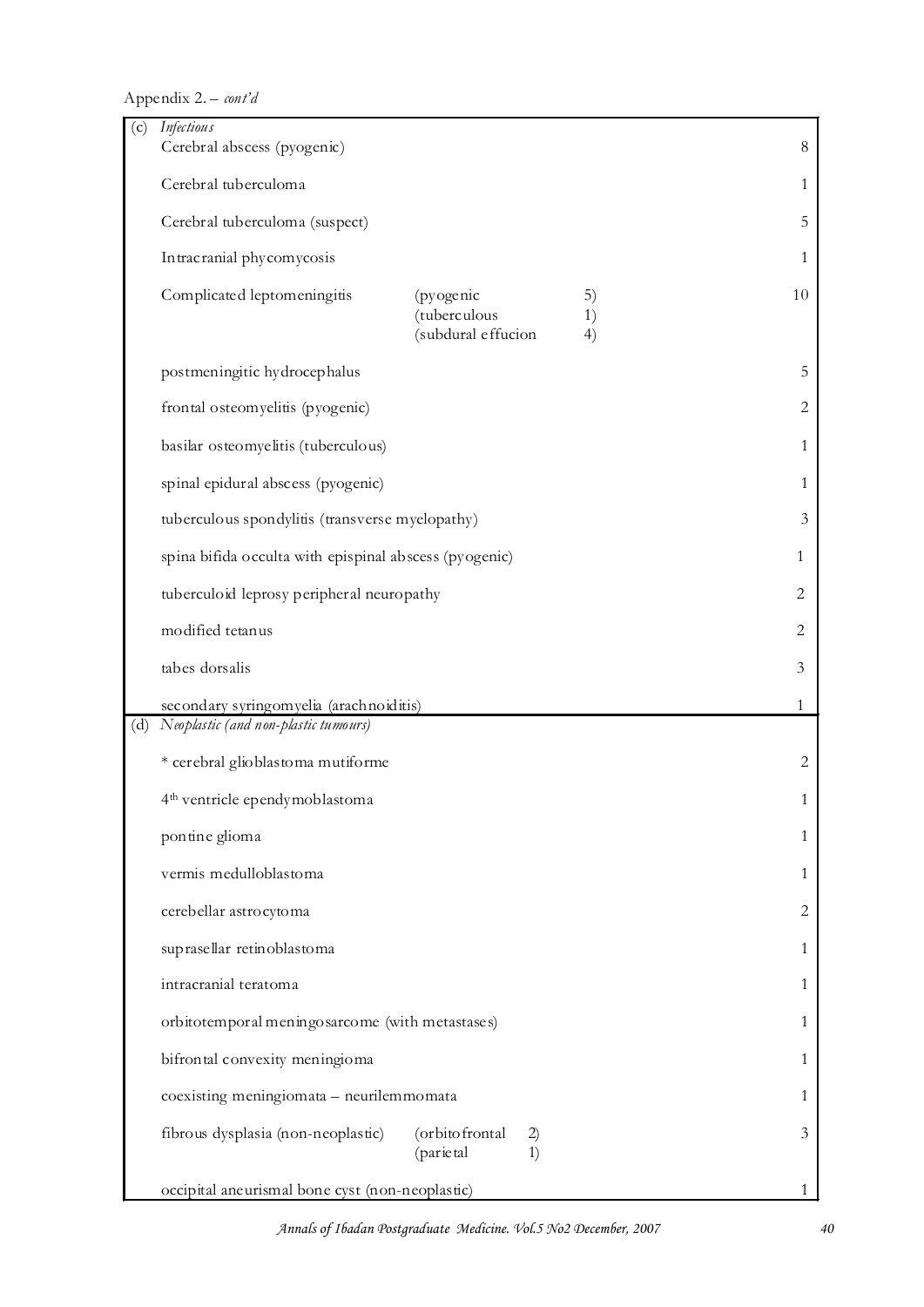|                                                                   | intracranial Burkitt's neoplasm           |                                                  | $\mathbf{2}$    |  |  |  |
|-------------------------------------------------------------------|-------------------------------------------|--------------------------------------------------|-----------------|--|--|--|
|                                                                   |                                           |                                                  | 1               |  |  |  |
|                                                                   | frontal mucocoele                         |                                                  |                 |  |  |  |
| sphenoidal ridge meningioma (suspect)                             |                                           |                                                  |                 |  |  |  |
|                                                                   | coexisting glomus jugulate and caroticum  |                                                  | 15              |  |  |  |
|                                                                   | intramedullary "cyst" (aetiology unknown) |                                                  | 1               |  |  |  |
|                                                                   | intradural extramedullary neurofibroma    |                                                  | 1               |  |  |  |
|                                                                   | von Recklinghausen's disease (peripheral) |                                                  | 3               |  |  |  |
|                                                                   | lumbosacral plexiform neurofibroma        |                                                  | 1               |  |  |  |
|                                                                   |                                           | (* 1 in a 60 year old man of non-African origin) |                 |  |  |  |
|                                                                   | Intraspinal giant schwannoma              |                                                  | 1               |  |  |  |
|                                                                   |                                           | (Burkitt's neoplasm                              | 4               |  |  |  |
|                                                                   |                                           | (reticulum cell sarcoma                          | 1               |  |  |  |
|                                                                   | Spinal epidural                           | (lymphosarcoma                                   | $\overline{c}$  |  |  |  |
|                                                                   |                                           | (neuroblastoma<br>(metastatic breast carcinoma   | 1<br>$\sqrt{2}$ |  |  |  |
|                                                                   |                                           | (fibrolipoma                                     | 1               |  |  |  |
|                                                                   |                                           |                                                  |                 |  |  |  |
| (e)                                                               | epispimal cervical lipoma<br>Vascular     |                                                  | 1               |  |  |  |
|                                                                   |                                           |                                                  |                 |  |  |  |
|                                                                   | intracranial aneurysm                     |                                                  | 1               |  |  |  |
| "vertebral artery compression tetraplegia" (cervical spondylosis) |                                           |                                                  |                 |  |  |  |
| cavernous sinus thrombosis                                        |                                           |                                                  |                 |  |  |  |
|                                                                   | retinal venous thrombosis                 |                                                  | 1               |  |  |  |
|                                                                   |                                           | unexplained "subarachnoid haemorrhage"           | 6               |  |  |  |
|                                                                   |                                           | (cerebral thrombosis                             | 5               |  |  |  |
|                                                                   | Cerebrovascular accidents                 | (cerebral haemorrhage                            | 2               |  |  |  |
|                                                                   |                                           | (intermittent cerebral is chaemia                | $\mathfrak{Z}$  |  |  |  |
|                                                                   |                                           | (juvenile hypertensive encephalopathy            | 1               |  |  |  |
|                                                                   | Cerebral thrombophlebitis (suspect)       |                                                  | 1               |  |  |  |
| (f)                                                               | Degenerative                              |                                                  |                 |  |  |  |
|                                                                   | chronic lateral sclerosis (cord) syndrome |                                                  | 3               |  |  |  |
|                                                                   | disseminated sclerosis (suspect)          |                                                  | 1               |  |  |  |
|                                                                   |                                           | fronto-ponto-cerebellar atrophy (suspect)        | 1               |  |  |  |
|                                                                   | unexplained spinal ataxia                 |                                                  | 1               |  |  |  |
|                                                                   |                                           |                                                  |                 |  |  |  |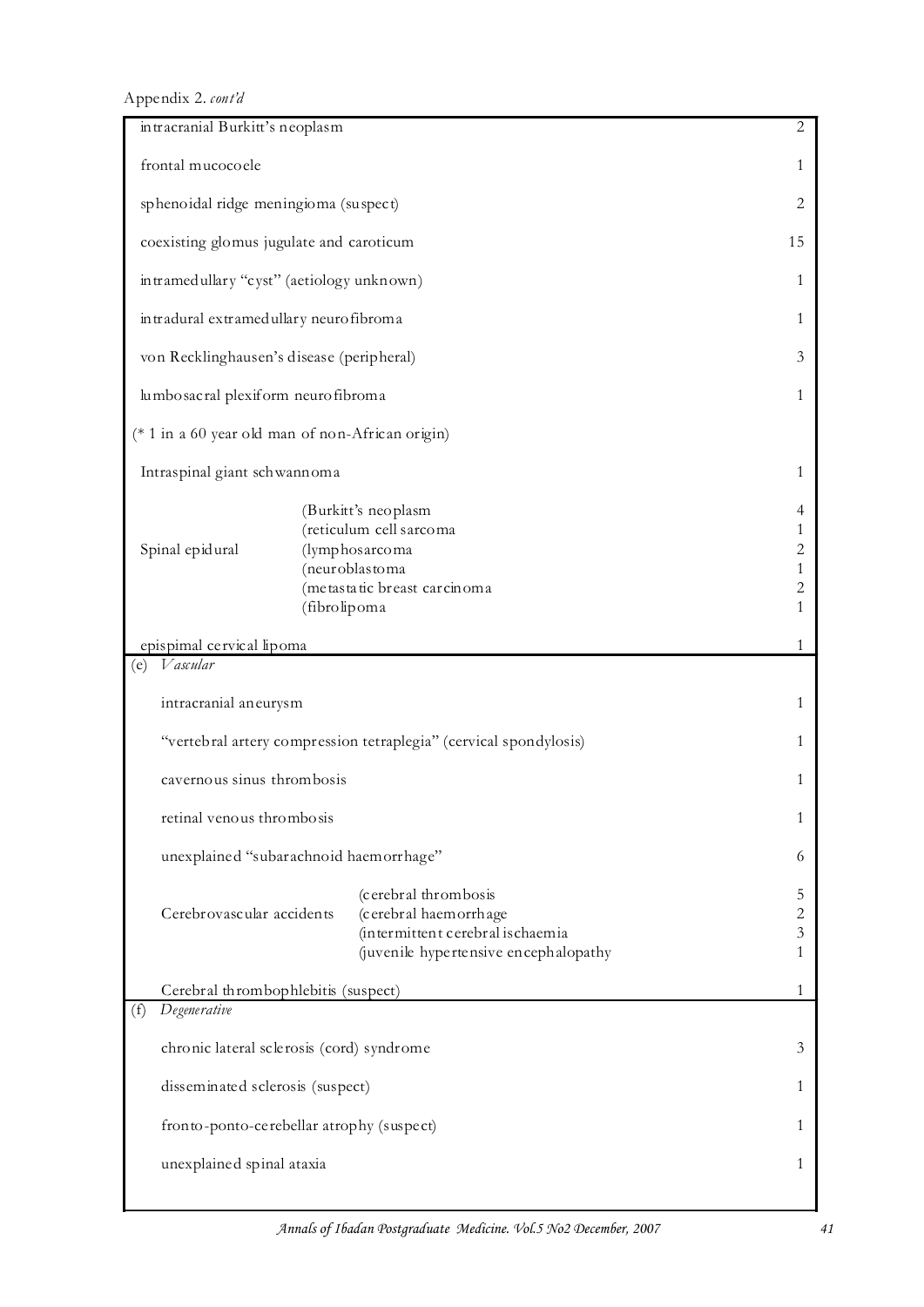Appendix 2. *cont'd*

|             | $\Delta$                                                   |                                                                   |                                              |
|-------------|------------------------------------------------------------|-------------------------------------------------------------------|----------------------------------------------|
| $\circledg$ | Problem Pain                                               |                                                                   |                                              |
|             | migraine hemicranias                                       |                                                                   | $\mathbf{1}$                                 |
|             | unexplained cephalalgia                                    |                                                                   | 4                                            |
|             | occipital neuralgia                                        |                                                                   | 1                                            |
|             | tic douloureux                                             |                                                                   | $\overline{2}$                               |
|             | carpal tunnel compression (median nerve) neuropathy        |                                                                   | $\overline{2}$                               |
|             | "low back pain syndrome"                                   | (hypertrophic spondylitis<br>(spondylolysis<br>(spondylolysthesis | 1<br>1<br>1                                  |
|             | (h) Misællaneous                                           | (myofascial pain syndrome                                         | 5                                            |
|             | "convulsive disorders" (all types)                         | (post-traumtic<br>(unexplained                                    | 3<br>11                                      |
|             | Parkinsonism                                               |                                                                   | $\overline{2}$                               |
|             | post infectious encephalitis                               |                                                                   | $\overline{4}$                               |
|             | "pseudoporencephaly"                                       |                                                                   | 1                                            |
|             | "encephalopathy"                                           | (toxic<br>(post cardiac arrest<br><i>(hepatic</i>                 | $\mathbf{2}$<br>$\mathbf{1}$<br>$\mathbf{1}$ |
|             | acute cerebellar ataxia (childhood)                        |                                                                   | 1                                            |
|             | Hand-Schuller-Christian syndrome                           |                                                                   | 1                                            |
|             | Libman-Sacks syndrome (lupus erythromatosis)               |                                                                   | 1                                            |
|             | "postpartum monoparesis"                                   |                                                                   | $\mathbf{1}$                                 |
|             | unexplained cauda-equina syndrome                          |                                                                   | 2                                            |
|             | unexplained Brown-Sequeard syndrome                        |                                                                   |                                              |
|             | unexplained transverse myelopathy                          |                                                                   | 6                                            |
|             | miscellaneous non-neurologic lesions (scalp lesions, etc.) |                                                                   | 5                                            |
|             | functional "supratentorial" disorder                       |                                                                   | 6                                            |
|             | undetermined diagnosis                                     |                                                                   | 12                                           |